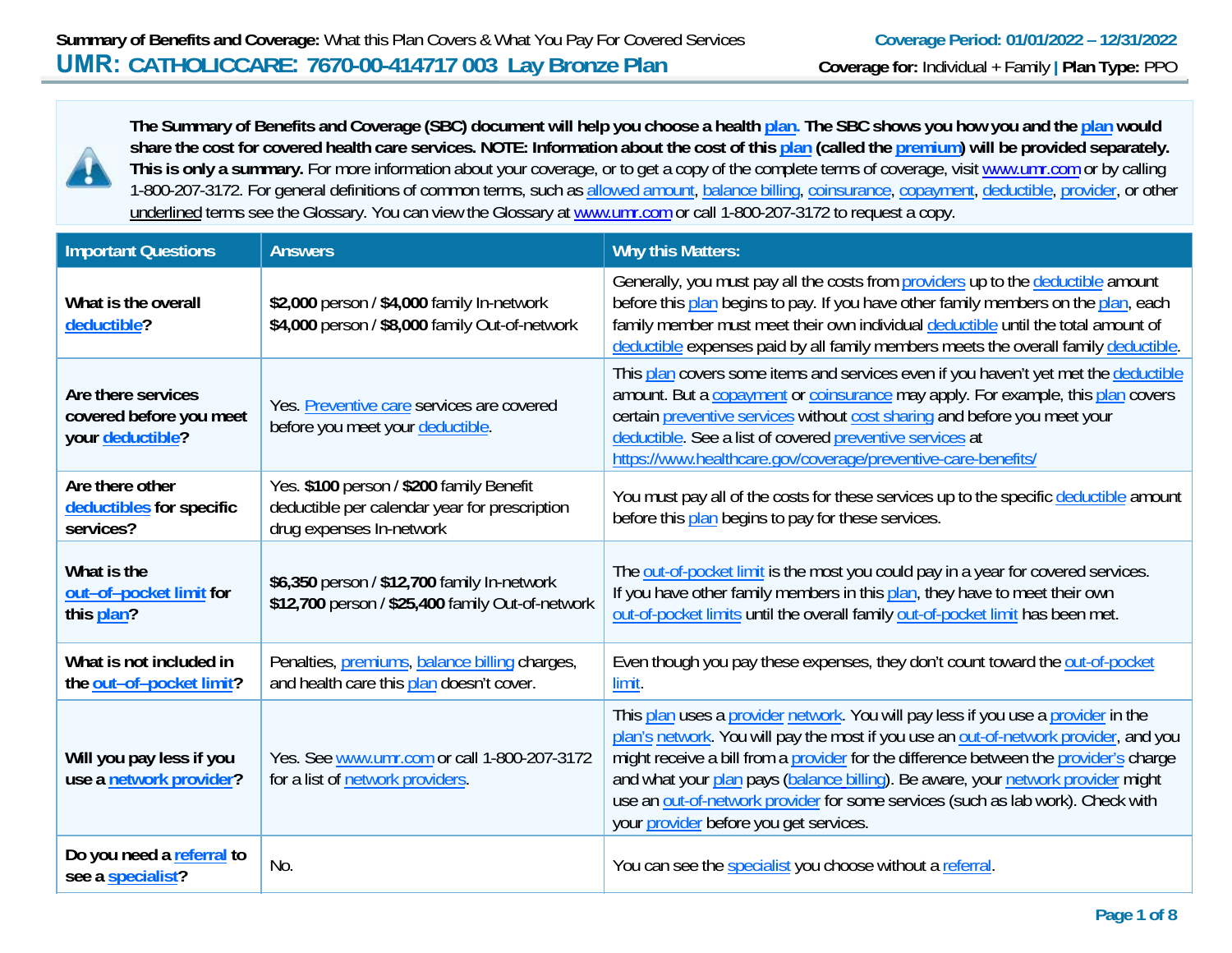

All copayment and coinsurance costs shown in this chart are after your deductible has been met, if a deductible applies.

| <b>Common</b>                                                   |                                                     | <b>What You Will Pay</b>                                                      | Limitations, Exceptions, & Other                 |                                                                                                                                                                      |  |
|-----------------------------------------------------------------|-----------------------------------------------------|-------------------------------------------------------------------------------|--------------------------------------------------|----------------------------------------------------------------------------------------------------------------------------------------------------------------------|--|
| <b>Medical Event</b>                                            | <b>Services You May Need</b>                        | In-network<br>(You will pay the least)                                        | <b>Out-of-network</b><br>(You will pay the most) | <b>Important Information</b>                                                                                                                                         |  |
| If you visit a<br>health care<br>provider's<br>office or clinic | Primary care visit to treat an injury<br>or illness | \$50 Copay per visit;<br>Deductible Waived; other<br>services 50% Coinsurance | 60% Coinsurance                                  | None                                                                                                                                                                 |  |
|                                                                 | <b>Specialist visit</b>                             | 50% Coinsurance                                                               | 60% Coinsurance                                  | None                                                                                                                                                                 |  |
|                                                                 | Preventive care/screening/<br>immunization          | No charge; Deductible Waived                                                  | Not covered                                      | You may have to pay for services that<br>aren't preventive. Ask your provider if<br>the services you need are preventive.<br>Then check what your plan will pay for. |  |
| If you have a<br>test                                           | Diagnostic test (x-ray, blood work)                 | 50% Coinsurance                                                               | 60% Coinsurance                                  | None                                                                                                                                                                 |  |
|                                                                 | Imaging (CT/PET scans, MRIs)                        | 50% Coinsurance                                                               | 60% Coinsurance                                  | None                                                                                                                                                                 |  |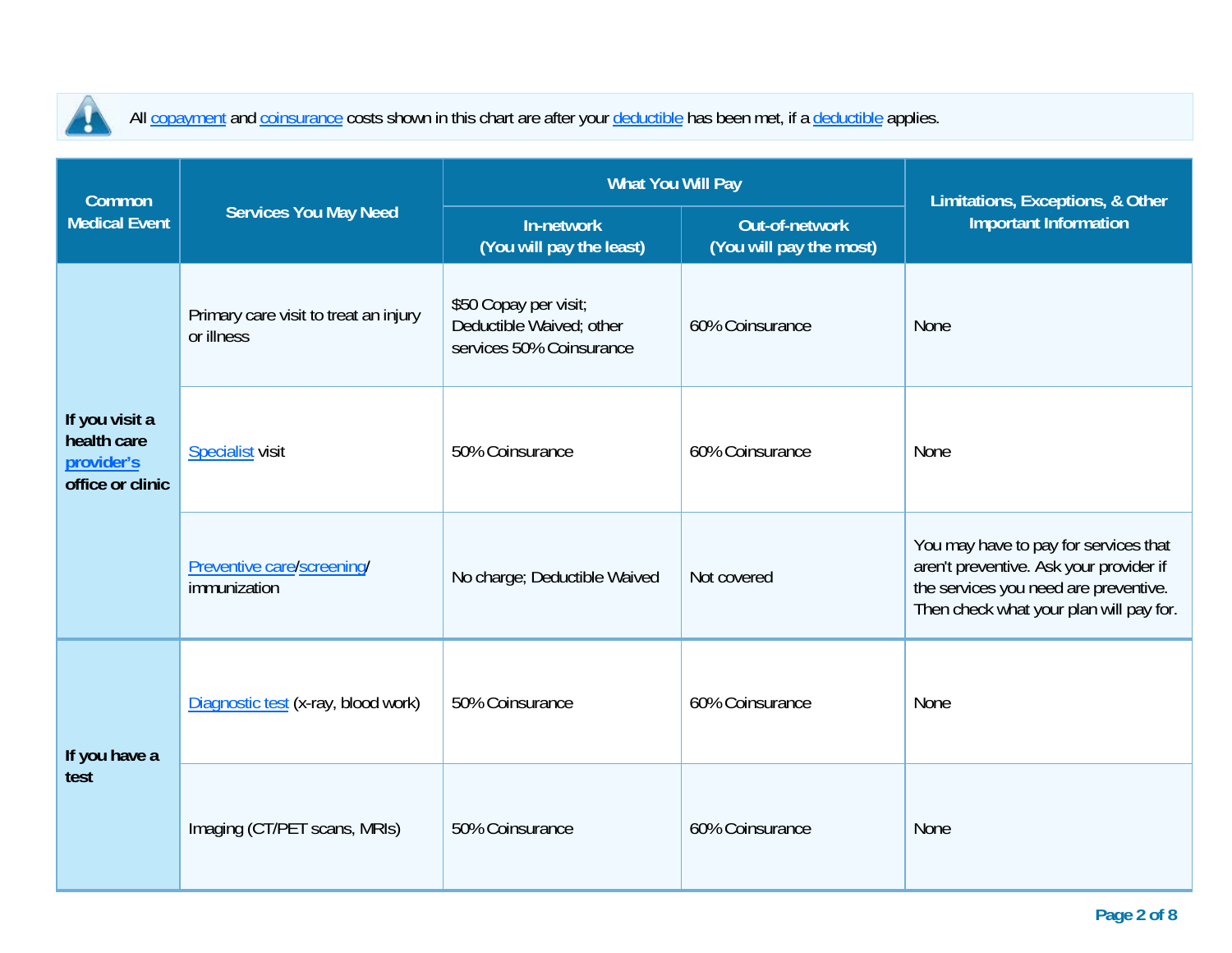| <b>Common</b>                                                                                                                                                      |                                                              | <b>What You Will Pay</b>                                                               | Limitations, Exceptions, & Other                                                                                   |                                                                                                                                                                                                                                  |  |
|--------------------------------------------------------------------------------------------------------------------------------------------------------------------|--------------------------------------------------------------|----------------------------------------------------------------------------------------|--------------------------------------------------------------------------------------------------------------------|----------------------------------------------------------------------------------------------------------------------------------------------------------------------------------------------------------------------------------|--|
| <b>Medical Event</b>                                                                                                                                               | <b>Services You May Need</b>                                 | In-network<br>(You will pay the least)                                                 | <b>Out-of-network</b><br>(You will pay the most)                                                                   | <b>Important Information</b>                                                                                                                                                                                                     |  |
| If you need<br>drugs to treat<br>your illness or<br>condition.<br>More<br>information<br>about<br>prescription<br>drug coverage<br>is available at<br>www.umr.com. | Tier 1<br>(generic and some brand-name)                      | \$5 Copay per prescription<br>(retail); \$15 Copay per<br>prescription (mail order)    |                                                                                                                    | Out-of-pocket limit applies<br>Covers up to a 34-day supply (retail);                                                                                                                                                            |  |
|                                                                                                                                                                    | Tier 2 (preferred brand-name and<br>some generic)            | \$30 Copay per prescription<br>(retail); \$90 Copay per<br>prescription (mail order)   | If you use a Non-Network<br>Pharmacy, you are<br>responsible for payment<br>upfront. You may be                    | 35-90 day supply (mail order);<br>Covers up to a 30-day supply<br>(specialty)<br>You must pay the difference in cost<br>between a Generic drug and a Brand-<br>name drug, regardless of<br>circumstances, this difference is not |  |
|                                                                                                                                                                    | Tier 3 (nonpreferred brand-name<br>and nonpreferred generic) | \$110 Copay per prescription<br>(retail); \$330 Copay per<br>prescription (mail order) | reimbursed based on the<br>lowest contracted amount.<br>minus any applicable<br>deductible or copayment<br>amount. |                                                                                                                                                                                                                                  |  |
|                                                                                                                                                                    | Tier 4 (specialty drugs)                                     | \$200 Copay per prescription                                                           |                                                                                                                    | applied to preferred brand-name<br>products in the high priced generic<br>strategy, until the Out-of-pocket is met                                                                                                               |  |
| If you have                                                                                                                                                        | <b>Facility fee</b><br>(e.g., ambulatory surgery center)     | 50% Coinsurance                                                                        | 60% Coinsurance                                                                                                    | None                                                                                                                                                                                                                             |  |
| outpatient<br>surgery                                                                                                                                              | Physician/surgeon fees                                       | 50% Coinsurance                                                                        | 60% Coinsurance                                                                                                    | None                                                                                                                                                                                                                             |  |
| If you need<br>immediate<br>medical<br>attention                                                                                                                   | <b>Emergency room care</b>                                   | 50% Coinsurance                                                                        | 50% Coinsurance                                                                                                    | In-network deductible applies to<br>Out-of-network benefits                                                                                                                                                                      |  |
|                                                                                                                                                                    | <b>Emergency medical transportation</b>                      | 50% Coinsurance                                                                        | 50% Coinsurance                                                                                                    | In-network deductible applies to<br>Out-of-network benefits:<br>\$25,000 Maximum benefit per<br>occurrence Ambulance air                                                                                                         |  |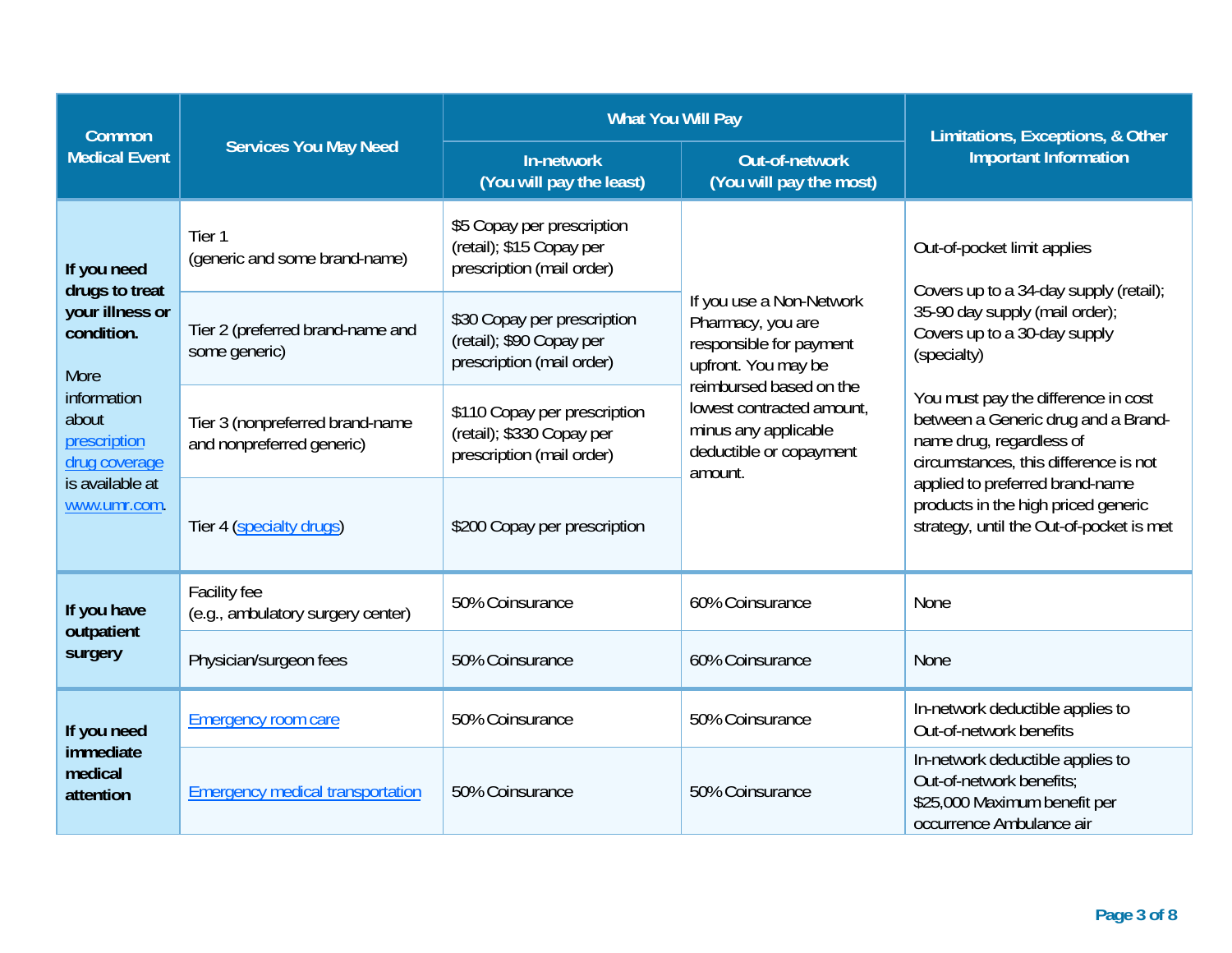| <b>Common</b>                                                                               | <b>Services You May Need</b>                 | <b>What You Will Pay</b>                                                                                  | Limitations, Exceptions, & Other<br><b>Important Information</b> |                                                                                                                                                                                                                                                                  |  |
|---------------------------------------------------------------------------------------------|----------------------------------------------|-----------------------------------------------------------------------------------------------------------|------------------------------------------------------------------|------------------------------------------------------------------------------------------------------------------------------------------------------------------------------------------------------------------------------------------------------------------|--|
| <b>Medical Event</b>                                                                        |                                              | Out-of-network<br>In-network<br>(You will pay the least)<br>(You will pay the most)                       |                                                                  |                                                                                                                                                                                                                                                                  |  |
|                                                                                             | <b>Urgent care</b>                           | \$50 Copay per visit;<br>Deductible Waived; other<br>services 50% Coinsurance                             | 60% Coinsurance                                                  | <b>None</b>                                                                                                                                                                                                                                                      |  |
| If you have a                                                                               | Facility fee (e.g., hospital room)           | 50% Coinsurance                                                                                           | 60% Coinsurance                                                  | Preauthorization is required.                                                                                                                                                                                                                                    |  |
| hospital stay                                                                               | Physician/surgeon fee                        | 50% Coinsurance                                                                                           | 60% Coinsurance                                                  |                                                                                                                                                                                                                                                                  |  |
| If you need<br>mental health,<br>behavioral<br>health, or<br>substance<br>abuse<br>services | <b>Outpatient services</b>                   | \$50 Copay per visit;<br>Deductible Waived Office visits:<br>50% Coinsurance other<br>outpatient services | 60% Coinsurance                                                  | Preauthorization is required for Partial<br>hospitalization.                                                                                                                                                                                                     |  |
|                                                                                             | Inpatient services                           | 50% Coinsurance                                                                                           | 60% Coinsurance                                                  | Preauthorization is required.                                                                                                                                                                                                                                    |  |
| If you are<br>pregnant                                                                      | Office visits                                | No charge; Deductible Waived                                                                              | 60% Coinsurance                                                  | Cost sharing does not apply to certain<br>preventive services. Depending on the<br>type of services, deductible, copayment<br>or coinsurance may apply. Maternity<br>care may include tests and services<br>described elsewhere in the SBC (i.e.<br>ultrasound). |  |
|                                                                                             | Childbirth/delivery professional<br>services | 50% Coinsurance                                                                                           | 60% Coinsurance                                                  |                                                                                                                                                                                                                                                                  |  |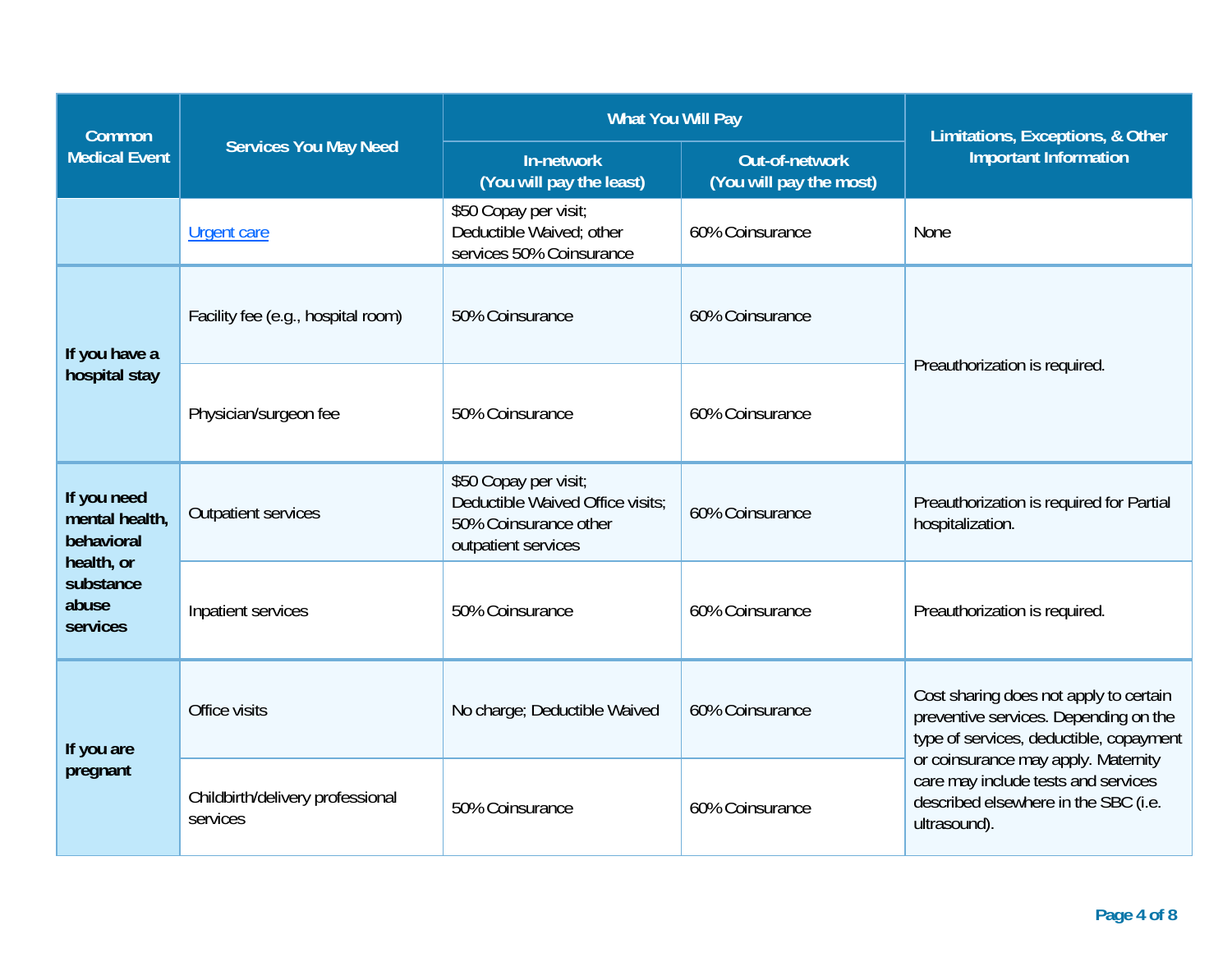| <b>Common</b>                                                                 |                                       | <b>What You Will Pay</b>                                                                          | Limitations, Exceptions, & Other          |                                                                                                     |  |
|-------------------------------------------------------------------------------|---------------------------------------|---------------------------------------------------------------------------------------------------|-------------------------------------------|-----------------------------------------------------------------------------------------------------|--|
| <b>Medical Event</b>                                                          | <b>Services You May Need</b>          | In-network<br>(You will pay the least)                                                            | Out-of-network<br>(You will pay the most) | <b>Important Information</b>                                                                        |  |
|                                                                               | Childbirth/delivery facility services | 50% Coinsurance                                                                                   | 60% Coinsurance                           |                                                                                                     |  |
| If you need<br>help<br>recovering or<br>have other<br>special health<br>needs | Home health care                      | 50% Coinsurance                                                                                   | 60% Coinsurance                           | 100 Maximum visits per calendar year;<br>Preauthorization is required.                              |  |
|                                                                               | <b>Rehabilitation services</b>        | \$50 Copay per visit; Deductible<br>Waived office therapy;<br>50% Coinsurance hospital<br>therapy | 60% Coinsurance                           | None                                                                                                |  |
|                                                                               | <b>Habilitation services</b>          | \$50 Copay per visit; Deductible<br>Waived office therapy;<br>50% Coinsurance hospital<br>therapy | 60% Coinsurance                           | Habilitation services for learning<br>disabilities are not covered,                                 |  |
|                                                                               | <b>Skilled nursing care</b>           | Not covered                                                                                       | Not covered                               | None                                                                                                |  |
|                                                                               | Durable medical equipment             | 50% Coinsurance                                                                                   | 60% Coinsurance                           | Preauthorization is required for DME in<br>excess of \$500 for rentals or \$1,500 for<br>purchases. |  |
|                                                                               | <b>Hospice service</b>                | 50% Coinsurance                                                                                   | 60% Coinsurance                           | None                                                                                                |  |
| If your child<br>needs dental<br>or eye care                                  | Children's eye exam                   | Not covered under health plan                                                                     | Not covered under health plan             | None                                                                                                |  |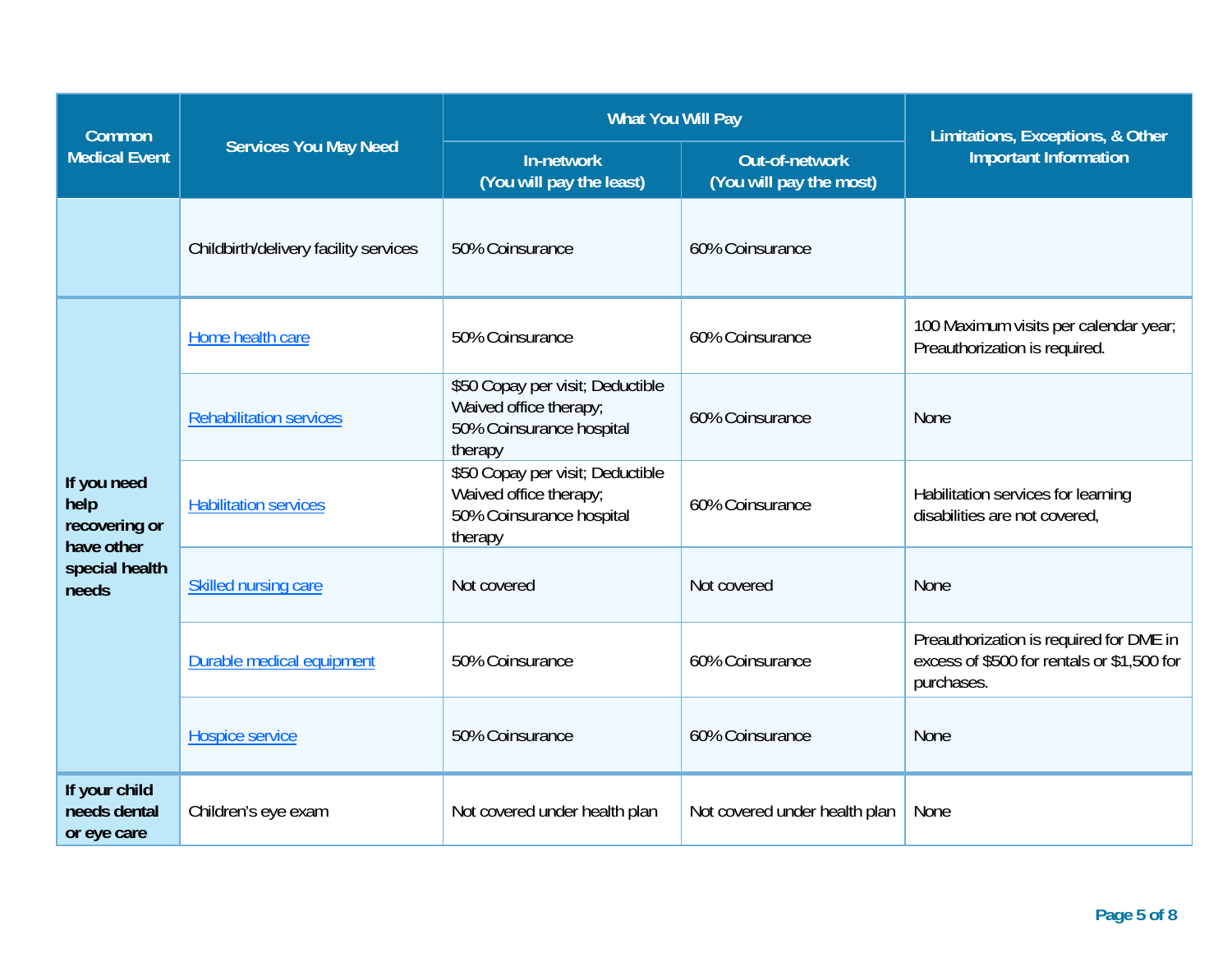| Common                                                                                                                                 | <b>Services You May Need</b>               | <b>What You Will Pay</b>                     | Limitations, Exceptions, & Other                   |                              |  |
|----------------------------------------------------------------------------------------------------------------------------------------|--------------------------------------------|----------------------------------------------|----------------------------------------------------|------------------------------|--|
| <b>Medical Event</b>                                                                                                                   |                                            | In-network<br>(You will pay the least)       | <b>Out-of-network</b><br>(You will pay the most)   | <b>Important Information</b> |  |
|                                                                                                                                        | Children's glasses                         | Not covered under health plan                | Not covered under health plan                      | <b>None</b>                  |  |
|                                                                                                                                        | Children's dental check-up                 | Not covered under health plan                | Not covered under health plan                      | None                         |  |
| <b>Excluded Services &amp; Other Covered Services:</b>                                                                                 |                                            |                                              |                                                    |                              |  |
| Services Your Plan Does NOT Cover (Check your policy or plan document for more information and a list of any other excluded services.) |                                            |                                              |                                                    |                              |  |
| Acupuncture                                                                                                                            |                                            | Infertility treatment                        |                                                    | Routine eye care (Adult)     |  |
| Cosmetic surgery                                                                                                                       |                                            | Routine foot care<br>Long-term care          |                                                    |                              |  |
| Dental care (Adult)                                                                                                                    |                                            | Private-duty nursing<br>Weight loss programs |                                                    |                              |  |
| Hearing aids                                                                                                                           |                                            | Contraceptives<br>Abortions                  |                                                    |                              |  |
| Other Covered Services (Limitations may apply to these services. This isn't a complete list. Please see your plan document.)           |                                            |                                              |                                                    |                              |  |
|                                                                                                                                        | Bariatric surgery (if medically necessary) | Chiropractic care                            | Non-emergency care when traveling outside the U.S. |                              |  |

Your Rights to Continue Coverage: There are agencies that can help if you want to continue your coverage after it ends. The contact information for those agencies is U.S. Department of Health and Human Services, Center for Consumer Information and Insurance Oversight, at 1-877-267-2323 x61565 or www.cciio.cms.gov. Other coverage options may be available to you too, including buying individual insurance coverage through the Health Insurance Marketplace. For more information about the Marketplace, visit www.HealthCare.gov or call 1-800-318-2596.

Your Grievance and Appeals Rights: There are agencies that can help if you have a complaint against your plan for a denial of a claim. This complaint is called a grievance or appeal. For more information about your rights, look at the explanation of benefits you will receive for that medical claim. Your plan documents also provide complete information on how to submit a claim, appeal, or a grievance for any reason to your plan. Additionally, a consumer assistance program may help you file your appeal. A list of states with Consumer Assistance Programs is available at www.HealthCare.gov and http://cciio.cms.gov/programs/consumer/capgrants/index.html.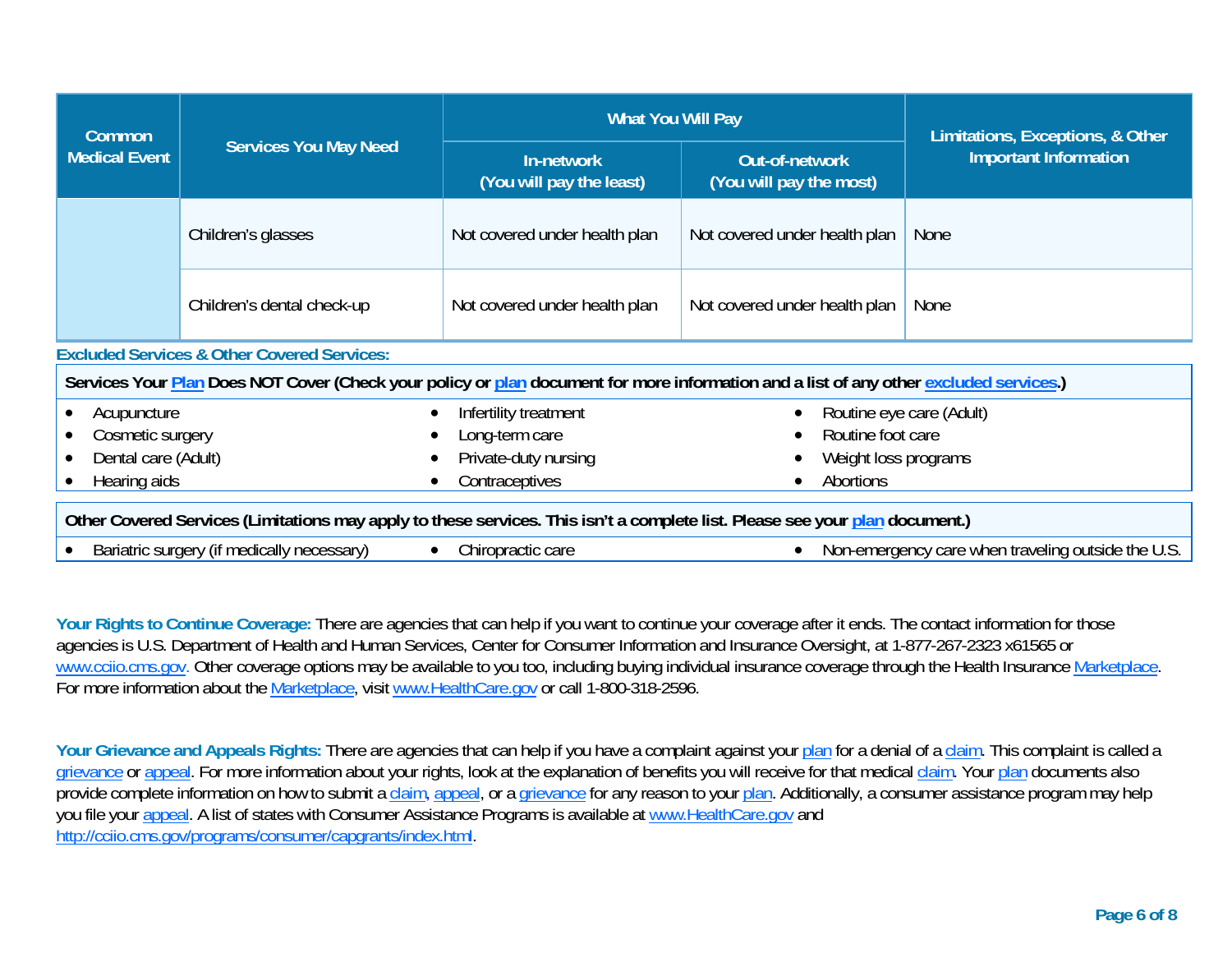## **Does this plan Provide Minimum Essential Coverage? Yes**

<u>Minimum Essential Coverage</u> generally includes <u>plans, health insurance</u> available through the <u>Marketplace</u> or other individual market policies, Medicare, Medicaid, CHIP, TRICARE, and certain other coverage. If you are eligible for certain types of <u>Minimum Essential Coverage</u>, you may not be eligible for the <u>premium tax credit</u>.

## **Does this plan Meet the Minimum Value Standard? Yes**

If your plan doesn't meet the Minimum Value Standards, you may be eligible for a premium tax credit to help you pay for a plan through the Marketplace.

*To see examples of how this plan might cover costs for a sample medical situation, see the next section.*